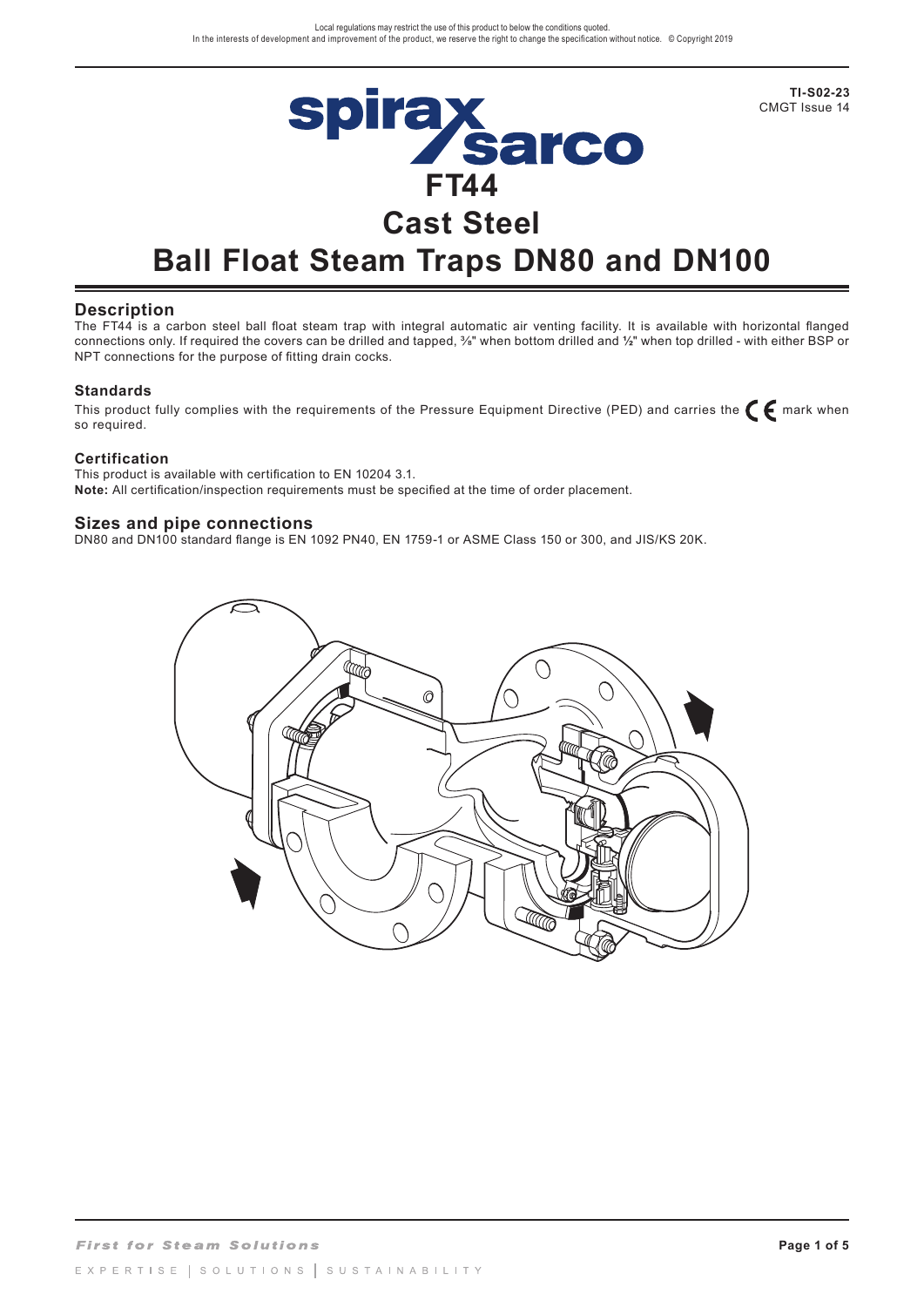# **Pressure/temperature limits**



The product **must not** be used in this region.

- **A B** Flanged EN 1092 PN40, ASME 300.
- **A C** Flanged JIS/KS 20K.
- **A D** Flanged ASME 150.

|                                                                     | Body design conditions                                                                       |                     | <b>PN40</b>        |
|---------------------------------------------------------------------|----------------------------------------------------------------------------------------------|---------------------|--------------------|
| <b>PMA</b>                                                          | Maximum allowable pressure                                                                   |                     | 40 bar g @ 100 °C  |
| <b>TMA</b>                                                          | Maximum allowable temperature                                                                |                     | 300 °C             |
|                                                                     | Minimum allowable temperature                                                                |                     | $-10 °C$           |
| <b>PMO</b>                                                          | Maximum operating pressure for saturated steam service                                       |                     | 32 bar g @ 239 °C  |
| <b>TMO</b>                                                          | Maximum operating temperature                                                                | 300 °C @ 27.5 bar g |                    |
|                                                                     | Minimum operating temperature<br>Note: for lower operating temperatures consult Spirax Sarco |                     | $-10 °C$           |
|                                                                     | ΔPMX Maximum differential pressure                                                           | FT44-4.5            | 4.5 <sub>bar</sub> |
|                                                                     |                                                                                              | FT44-10             | 10 bar             |
|                                                                     |                                                                                              | FT44-21             | 21 bar             |
|                                                                     |                                                                                              | FT44-32             | 32 bar             |
|                                                                     | Designed for a maximum cold hydraulic test pressure of :                                     | 60 bar g            |                    |
| <b>Note:</b> With internals fitted, test pressure must not exceed : |                                                                                              |                     | 48 bar g           |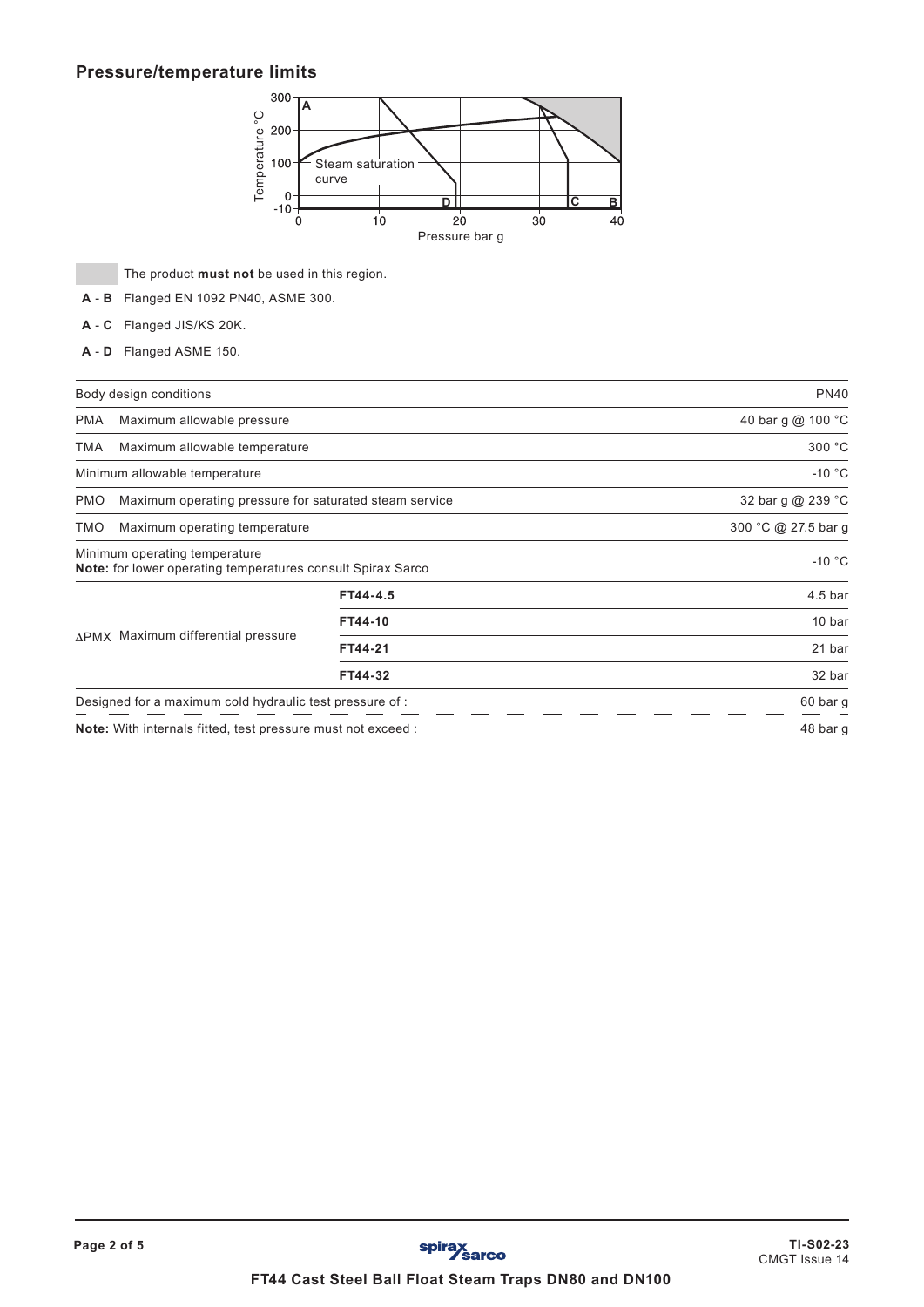# **Materials**



|                | No. Part                           | <b>Material</b>                |                                           |
|----------------|------------------------------------|--------------------------------|-------------------------------------------|
| 1              | Body                               | Cast steel                     | $1.0619 + N/WCB$                          |
| $\overline{2}$ | Cover studs and nuts               | Steel                          | <b>BS 4882 B7M</b><br>EN 10269 25 Cr Mo 4 |
| 3              | Cover gasket                       | Reinforced exfoliated graphite |                                           |
| 4              | Cover                              | Cast steel                     | $1.0619 + N/WCB$                          |
| 5              | Main valve assembly                | Stainless steel                | BS 3146 Pt. 2 ANC 2                       |
| 6              | Main valve assembly gasket         | Reinforced exfoliated graphite |                                           |
| 7              | Main valve assembly studs and nuts | Stainless steel                | BS 6105 A4-80                             |
| 8              | Ball float and lever               | Stainless steel                | BS 1449 304 S16                           |
| 9              | Air vent assembly                  | Stainless steel                |                                           |
| 10             | Air vent seat gasket               | Stainless steel                | BS 1449 409 S19                           |
|                |                                    |                                |                                           |

# **Dimensions/weights (approximate) in mm and kg**

| <b>Size</b>  | <b>ASME 150</b> | <b>ASME 300</b> | <b>PN40</b> | <b>JIS/KS 20K</b> | в   | С   | D   |     |     | Weight |
|--------------|-----------------|-----------------|-------------|-------------------|-----|-----|-----|-----|-----|--------|
| <b>DN80</b>  | 343             | 362             | 353         | 350               | 140 | 123 | 390 | 200 | 310 | 95     |
| <b>DN100</b> | 350             | 366             | 350         | 350               | 140 | 123 | 390 | 200 | 310 | 97     |

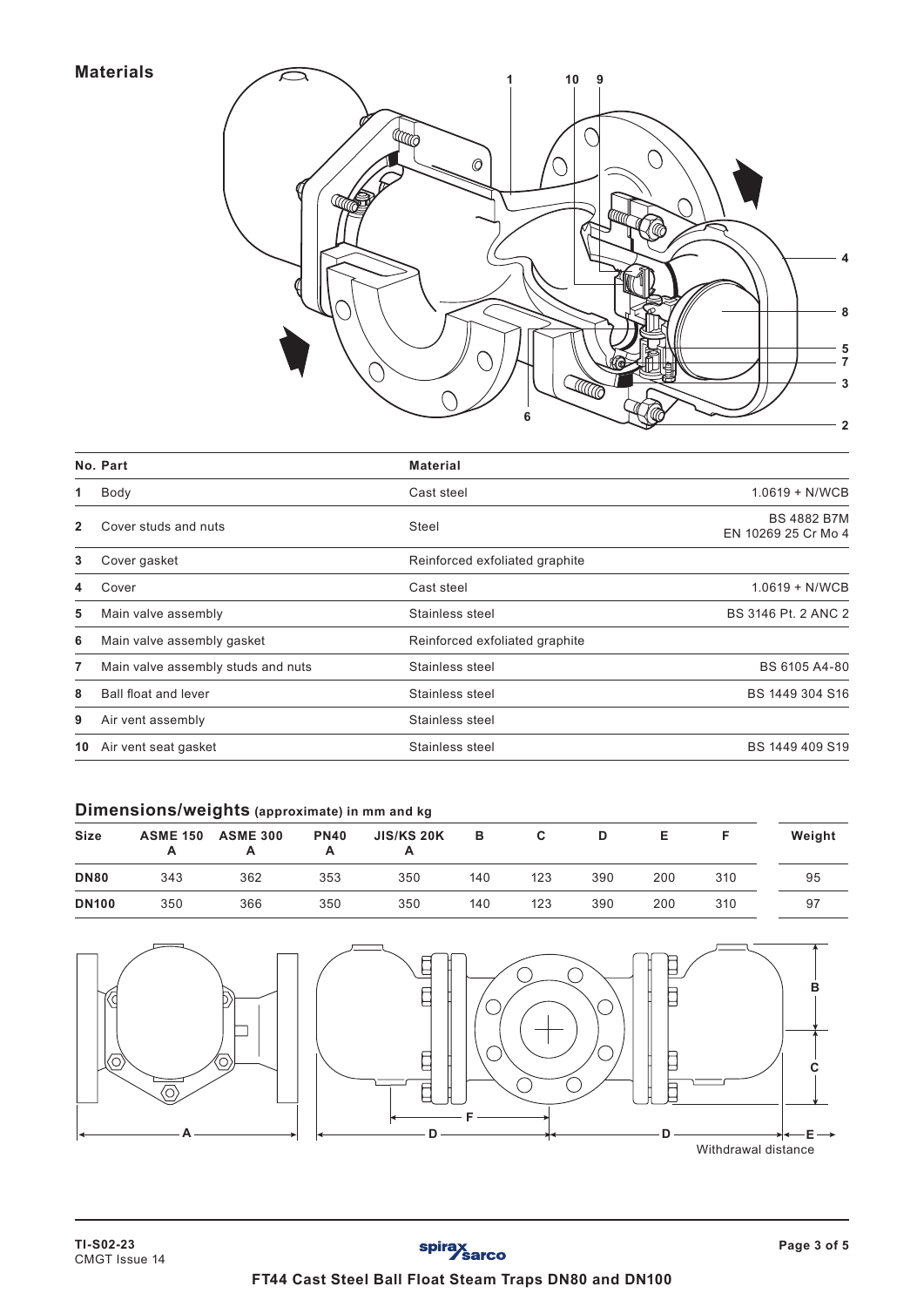## **Capacities - DN80 and DN100**



#### **Additonal cold water capacities from the thermostatic air vent under start-up conditions**

Capacities shown above are based on condensate at saturation temperature. Under start-up conditions when the condensate is cold the internal thermostatic air vent will be open and provides additional capacity to the main valve. The following table gives the minimum additional cold water capacities from the air vent.

#### **Minimum additonal cold water capacity (kg/h)**

| $\Delta p$ (bar)                                            | 0.5 |         | $2^{\circ}$ | 3     | 4.5   | $7^{\circ}$ | 10    | 14    | 21    | 32                       |
|-------------------------------------------------------------|-----|---------|-------------|-------|-------|-------------|-------|-------|-------|--------------------------|
| <b>Size</b><br>Minimum additonal cold water capacity (kg/h) |     |         |             |       |       |             |       |       |       |                          |
| DN80, DN100 (up to 21 bar)                                  | 920 | 1 3 6 0 | 1800        | 2 160 | 2 600 | 3 200       | 3960  | 4 100 | 5 200 | $\overline{\phantom{a}}$ |
| DN80, DN100 (32 bar only)                                   | 160 | 240     | 700         | 920   | 1 200 | 1 700       | 1 800 | 2 040 | 2 400 | 2600                     |

## **Safety information, installation and maintenance**

For full details see the Installation and Maintenance Instructions (IM-S02-30) supplied with the product.

#### **Installation note**

The FT44 must be installed with the direction of flow as indicated on the body, and with the float arm in a horizontal plane so that it rises and falls vertically.

#### **Disposal**

This product is recyclable. No ecological hazard is anticipated with the disposal of this product, providing due care is taken.

#### **How to order**

**Example:** 1 off Spirax Sarco DN100 FT44-4.5 ball float steam trap flanged to EN 1092 PN40, with cast steel body and cover with thermostatic air vent.